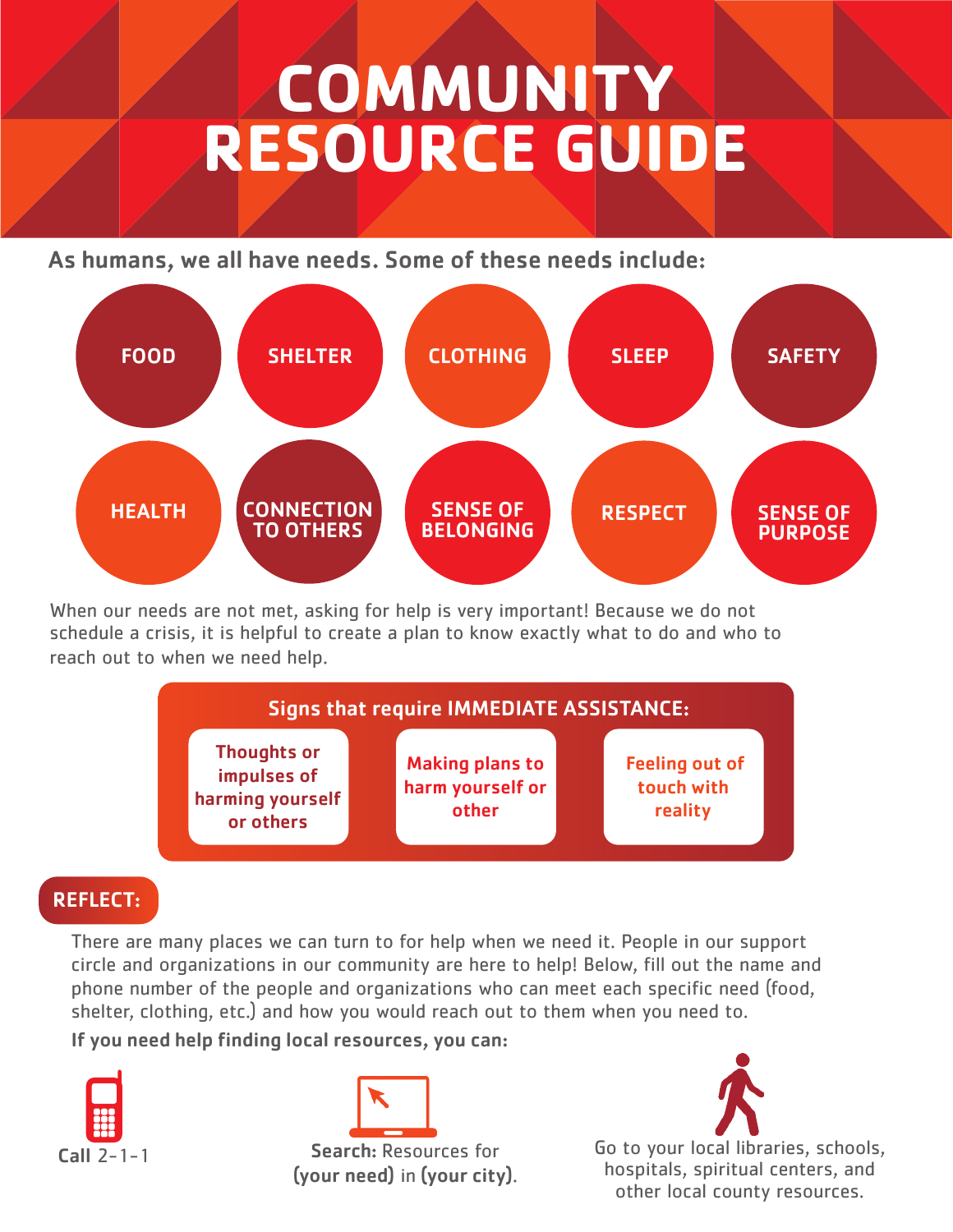| <b>FOOD</b>             | <b>NAME and PHONE NUMBER</b>                                               | Ways that I will reach them<br>when I need help and/or<br>am in crisis: |
|-------------------------|----------------------------------------------------------------------------|-------------------------------------------------------------------------|
| 1. People who can help: |                                                                            | <b>Text</b><br>In-Person                                                |
|                         |                                                                            | Phone call<br>Email                                                     |
|                         |                                                                            | In-Person<br><b>Text</b>                                                |
|                         | the control of the control of the control of the control of the control of | Phone call<br>Email                                                     |
| <b>SHELTER</b>          | <b>NAME and PHONE NUMBER</b>                                               | Ways that I will reach them<br>when I need help and/or<br>am in crisis: |
| 1. People who can help: | the control of the control of the control of the control of the control of | In-Person<br><b>Text</b>                                                |
|                         |                                                                            | Phone call<br>Email                                                     |
|                         |                                                                            | In-Person<br>Text                                                       |
|                         |                                                                            | Phone call<br>Email                                                     |
|                         |                                                                            |                                                                         |
| <b>CLOTHING</b>         | <b>NAME and PHONE NUMBER</b>                                               | Ways that I will reach them<br>when I need help and/or<br>am in crisis: |
| 1. People who can help: |                                                                            | □ In-Person □ Text                                                      |
|                         | <u> 1989 - Johann Barn, amerikansk politiker (d. 1989)</u>                 | Phone call<br>Email                                                     |
|                         |                                                                            | In-Person<br>Text                                                       |
|                         |                                                                            | Email<br>Phone call                                                     |
| <b>SAFETY</b>           | <b>NAME and PHONE NUMBER</b>                                               | Ways that I will reach them<br>when I need help and/or<br>am in crisis: |
| 1. People who can help: | <u> 1989 - Johann Stein, mars an deus Amerikaansk kommunister (</u>        | In-Person<br><b>Text</b>                                                |
|                         | the control of the control of the control of the control of the control of | Email<br>Phone call                                                     |
|                         |                                                                            | In-Person<br>Text<br>Email<br>Phone call                                |